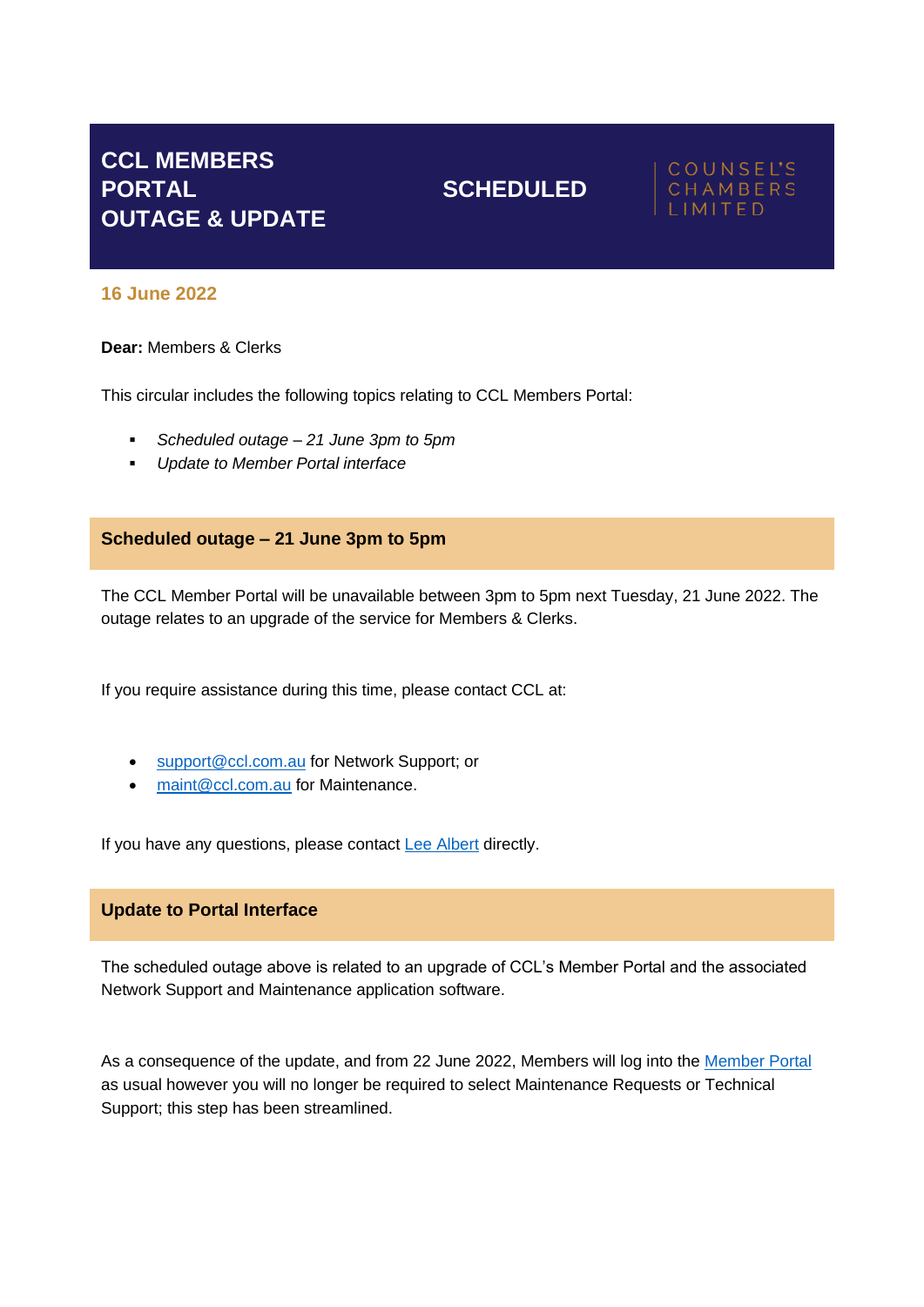To request Technical Support for CCL Network Services, under the *Service Requests* tab, select *IT Requests* from the *Category* drop-down list. IT Requests features as the first Category for ease of access:



After selecting the *IT Requests* category, in the *Sub Category* drop-down list, please select the most appropriate category for the request: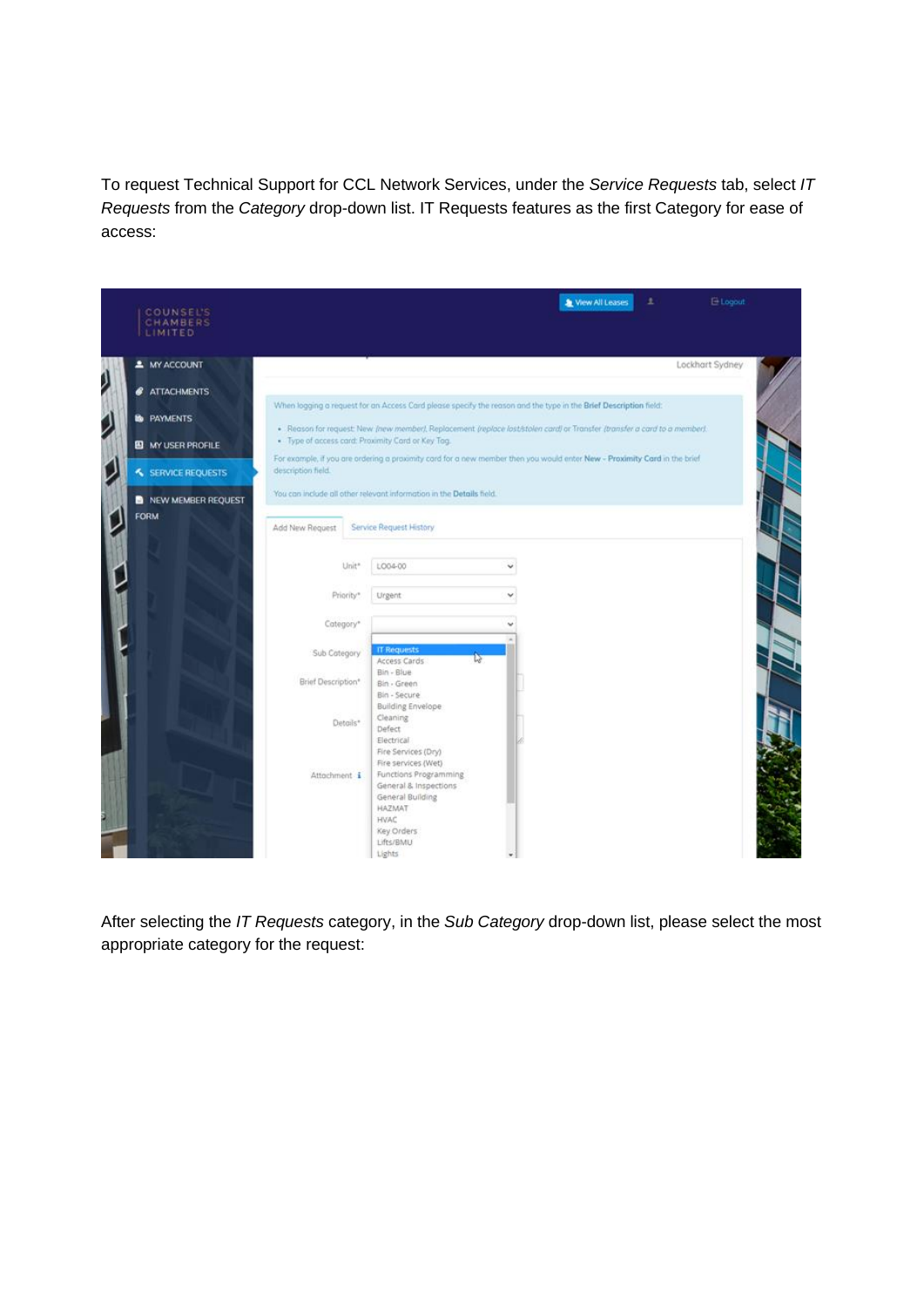| SERVICE REQUESTS<br><b>B</b> NEW MEMBER REQUEST<br><b>FORM</b> | For example, if you are ordering a proximity card for a new member then you would enter New - Proximity Card in the brief<br>description field.<br>You can include all other relevant information in the Details field.<br><b>Service Request History</b><br>Add New Request |                                          |                              |  |  |
|----------------------------------------------------------------|------------------------------------------------------------------------------------------------------------------------------------------------------------------------------------------------------------------------------------------------------------------------------|------------------------------------------|------------------------------|--|--|
|                                                                | Unit*<br>Priority*                                                                                                                                                                                                                                                           | LO04-00<br>Urgent                        | $\checkmark$<br>$\checkmark$ |  |  |
|                                                                | Category*<br>Sub Category                                                                                                                                                                                                                                                    | <b>IT Requests</b>                       | $\checkmark$                 |  |  |
|                                                                | Brief Description*                                                                                                                                                                                                                                                           | General<br>Email<br>VolP                 | لس                           |  |  |
|                                                                | Details*                                                                                                                                                                                                                                                                     | Connectivity<br>500 characters remaining |                              |  |  |
|                                                                | Attachment i                                                                                                                                                                                                                                                                 | Choose File<br>Submit                    |                              |  |  |

To log a Maintenance Request, simply select the appropriate Category from the *Category* dropdown list as you normally would.

Accessing enquiries about Rent Payments remains unchanged.

If you have any questions or require further information, please contac[t Lee Albert](mailto:lalbert@ccl.com.au) directly.

Kind Regards, **Debbie George** CEO

COUNSEL'S<br>CHAMBERS<br>LIMITED

Level 1 Selborne Chambers 174 Phillip Street Sydney NSW 2000 Australia DX 973 Sydney